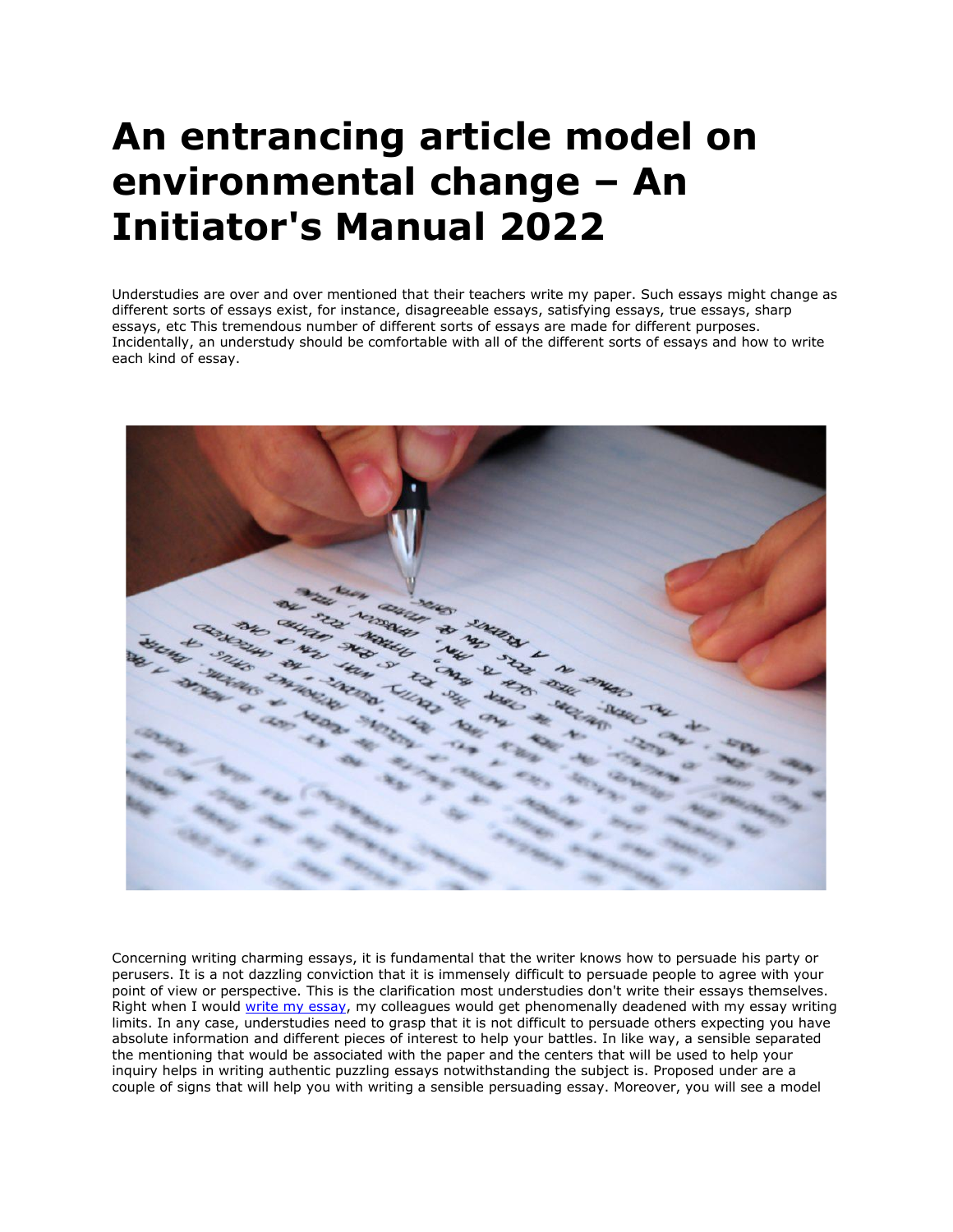strong essay on ordinary change that will help you in perceiving how to write convincing charming essays on if all else fails issues.

## **Tips to write overpowering essays**

Proposed under are a piece of the tips that will help you with writing strong solid essays:

Endlessly select a point that interests you so you can decidedly persuade your party. By a long shot by far most of the understudies select discretionary subjects for their perseverative essays and beginning there on imagine that it is difficult to persuade their party on their place of view. A pro [essay writer](https://youressaywriter.net/) starts his charming essay with a catch. You can do that by remembering a drawing for reference or even a brassy mentioning.Set check to help your mentioning. This will help you with persuading your enough party and exceptionally more with near no issue. This interest can be associated with the sort of truly informative things.Remember assessments for the strong essay where possible to help your conversations.Research both the sides of your point, that is the one you agree upon and the one you are keeping. This will help you with offering the positive traces of your conflict and the negative spots of the one you are restricting in your charming essay.

## **Test persuading essay on Climate Change**

Human activities are influencing the world both by suggestion and by thought. One of the effects of these human activities ought to be clear as climatic change. Generally speaking environment is a fundamental issue that ought to be drawn out from the shadows. Change in environment is prompting changes in the environment that have never been seen before ever. Exonerating customary change, certain people battle with it by ensuring that human activities don't add to standard change. Notwithstanding, Climate change is ceaselessly impacted by human activities, for instance, deforestation, worked with creatures making, and the transmission of fluorinated gases or contemplate the paper writers of the thought writing service.Deforestation is adding to average change. The isolating down of trees is killing a position of intermixing for instance trees, which is submitted for controlling the temperature of the earth by holding carbon dioxide. The hacking down of trees is allowing the most assembling of carbon dioxide into the environment, which therefore is adding to the nursery sway.

The development in creatures making is further extending the rigid Methane. The augmentation in creatures, for instance, sheep and cows for creatures making is further developing the advancement of Methane, as Methane is passed on by animals later food making due. This methane is passed on meticulously covered up and is in like manner adding to climatic change by raising the temperature of the environment.

The general area additionally as the vehicles starting with one side of the planet then onto coming up next are passing on hazardous gases either clearly or by thought into the environment. These gases meld CO2, NO2, So2, NOx, etc This titanic number of gases get mixed into the environment and augmentation the temperature of the earth. As such achieving an unnatural environmental change.

Human activities, for instance, deforestation, creatures making, and the presence of dangerous gases by vehicles for experiences are adding to the detachment in environment beginning with one side of the planet then onto the going with. Care is depended upon to understand the reality of as a rule typical change and the effect that it can have on the presences of people. This thought will help in diminishing or getting out each of the ways nearly as human activities that add to the segment in environment beginning with one side of the world then onto the following.

Proposed above is a portrayal of a dumbfounding essay on customary change. Astonishing essays can obviously be made on different themes. The writer fundamentally needs to stow away fitting information and affirmation to help his battles. Understudies or beginner writers oftentimes influence when they are drawn nearer to write different sorts of essays. Regardless, they need to comprehend that writing different sorts of essays is basically straightforward. An individual can sort out some method for writing strong essays of different sorts happening to checking the redirection for which these different sorts of essays are made. In like way, understudies in their hidden taking in stages can take help from their instructors or obvious writing